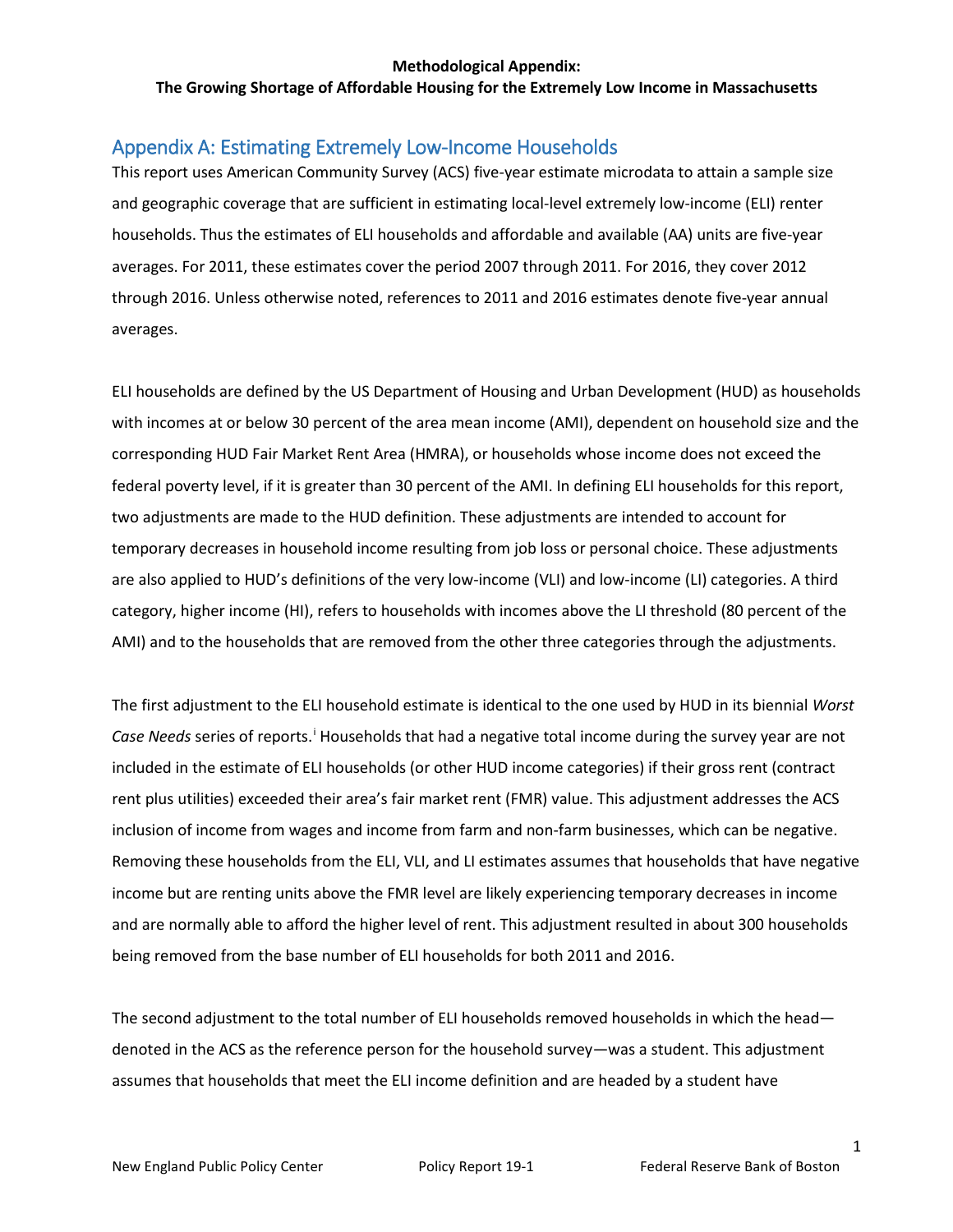## **The Growing Shortage of Affordable Housing for the Extremely Low Income in Massachusetts**

temporarily low income resulting from the head's decreased or zero work hours while in school. While these households currently may meet the ELI definition, they likely do not fit in the longer-term ELI population. This adjustment had the greatest impact on the ELI household total, resulting in 20,000 to 30,000 being removed from the base count for both 2011 and 2016.

| Table A: Estimates of Extremely Low-Income Renter<br><b>Households, Before and After Adjustment</b> |                          |                         |
|-----------------------------------------------------------------------------------------------------|--------------------------|-------------------------|
| Massachusetts, 2011 and 2016                                                                        |                          |                         |
| Year                                                                                                | <b>Before Adjustment</b> | <b>After Adjustment</b> |
| 2011                                                                                                | 309,456                  | 271,833                 |
| 2016                                                                                                | 307,695                  | 274,842                 |

*Note(s): Estimates represent five-year averages for the periods ending in 2011 and 2016. Source(s): Source: ACS 5–year estimates for 2011 and 2016; HUD Income Limits for 2011 and 2016*

## Local Area Estimates

For the estimates of local ELI households, ACS Public Use Microdata Areas (PUMA) are "crosswalked" to Massachusetts city and town areas using methods similar to those applied in the Urban Institute report titled The Housing Affordability Gap for Extremely Low-Income Renters in 2014.<sup>"</sup> The steps for this process were roughly as follows:

- 1) Aggregate tables were retrieved from the US Census Bureau's American FactFinder website that report the number of owner and renter households, as well as vacant units, by census tract area in Massachusetts.
- 2) Census tracts were matched to their corresponding PUMA and calculated the proportion of PUMA households in each census tract for each household group type (owner, renter, vacant unit), with the resulting census tract weight adjustment multiplied by the household weight found in the ACS microdata file. The weight adjustments were then matched to the ACS microdata records based on PUMA, dependent on whether the household record was for an owner or renter household or for a vacant for-rent unit. At this stage, each unique record in the ACS file corresponds to at least one adjustment weight matching record.
- 3) Household weights (HHWT) were multiplied by the weight adjustment to create a census-tractlevel household weight.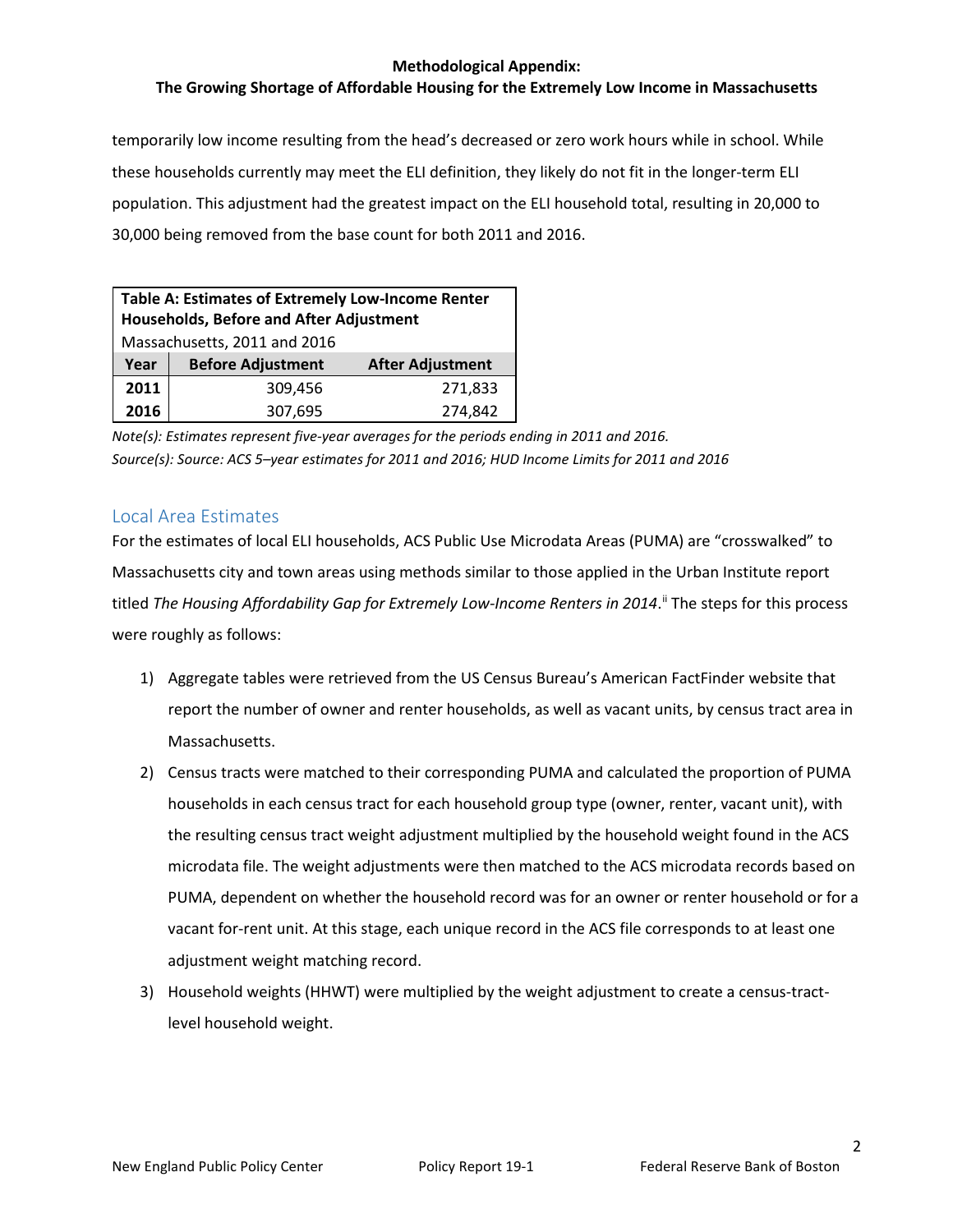### **The Growing Shortage of Affordable Housing for the Extremely Low Income in Massachusetts**

4) The renter household and vacant unit records were matched to corresponding county subdivisions. The adjusted household weights were summed to achieve estimates of city and town renter households and vacant units.

## Applying ELI Thresholds

After applying the adjusted weights, HUD income limit thresholds were matched to corresponding cities and towns by census tract to the expanded ACS dataset for both 2011 and 2016. HUD provides these income limits for ELI, VLI, and LI thresholds by household size, ranging from one person to eight people. Income limit thresholds were calculated for households with more than eight people by applying the methods outlined on HUD's Income Limits website.<sup>[iii](#page-9-2)</sup> A household was identified as belonging to each of the HUD income groups if its household income was at or below the maximum threshold for its household size. At this point, apply the adjustments to the ELI estimate. Households in which the head was a student and households that had negative incomes but were renting apartments above the FMR for their area were removed from the total number of identified ELI households.

## **Limitations**

Estimating at the local level is necessarily risky, even with the expanded sample size of the ACS five-year files. Many cities and towns in Massachusetts have relatively few renter households and correspondingly fewer ELI households once the adjusted weights are applied. For this reason, smaller communities may suffer from large margins of error and thus yield inaccurate estimates of ELI households.

Adjusting ELI estimates to remove student-led households represents a departure from similar studies that use a measure based solely on income. Assuming that student-led households are experiencing temporary declines in incomes may be appropriate for some but not all of these households. Once a student head is back in the labor force full time, the household income may still qualify the household as ELI, and thus estimates in this report may understate the long-term ELI population. ELI-affordable units in which studentled households reside are also not counted in the final measure of AA units. Instead they are classified as affordable units occupied by HI households, thus reducing the total number of AA units. If these households were included in the ELI estimate, it is likely the total number of AA units would also increase.

This report also does not include estimates of the homeless population, which likely intersects with the ELI household population in terms of income level. Including these estimates would increase the total ELI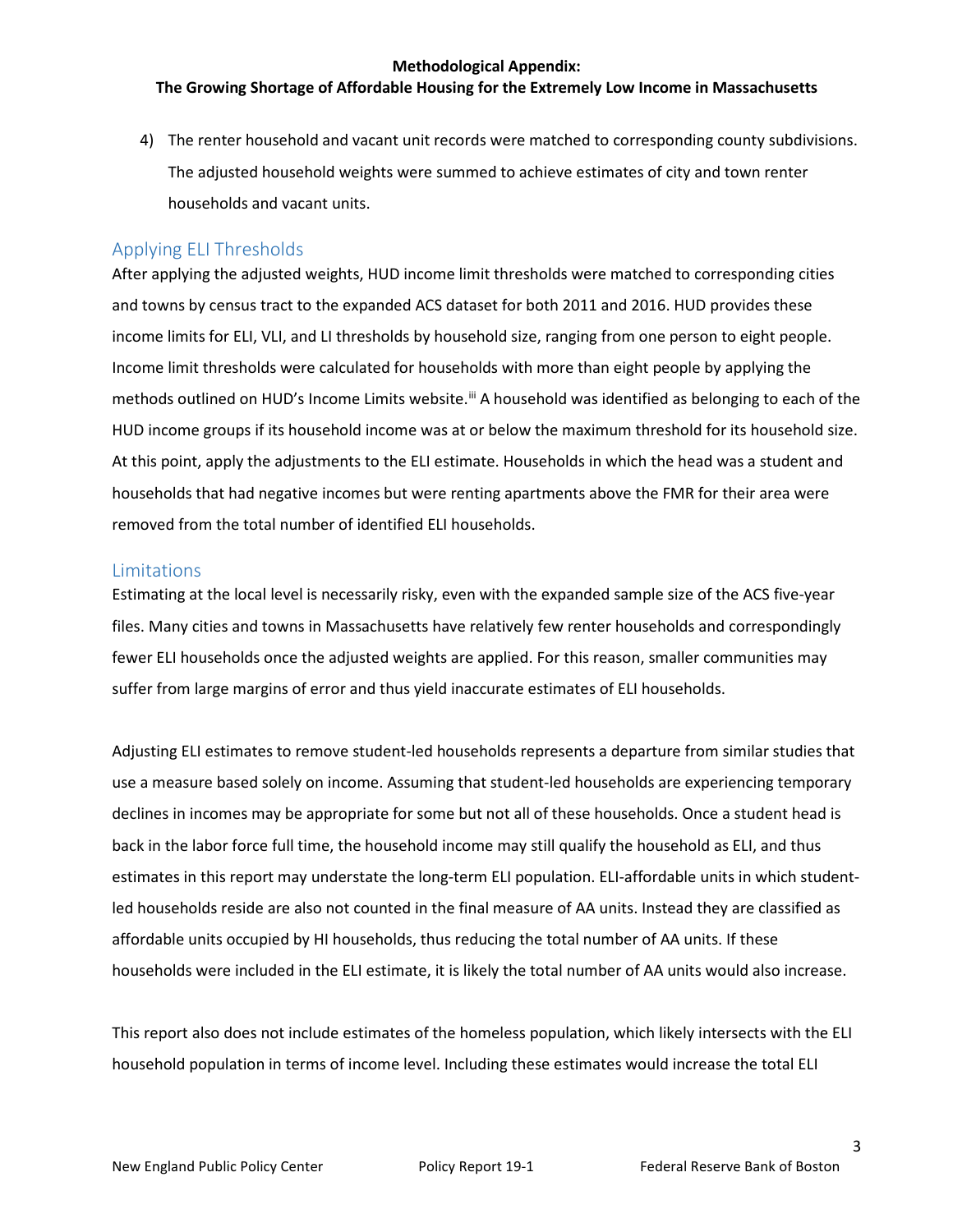## **The Growing Shortage of Affordable Housing for the Extremely Low Income in Massachusetts**

renter household population. Also, the estimates treat households as single units and do not take into account incidence of doubling up due to household costs.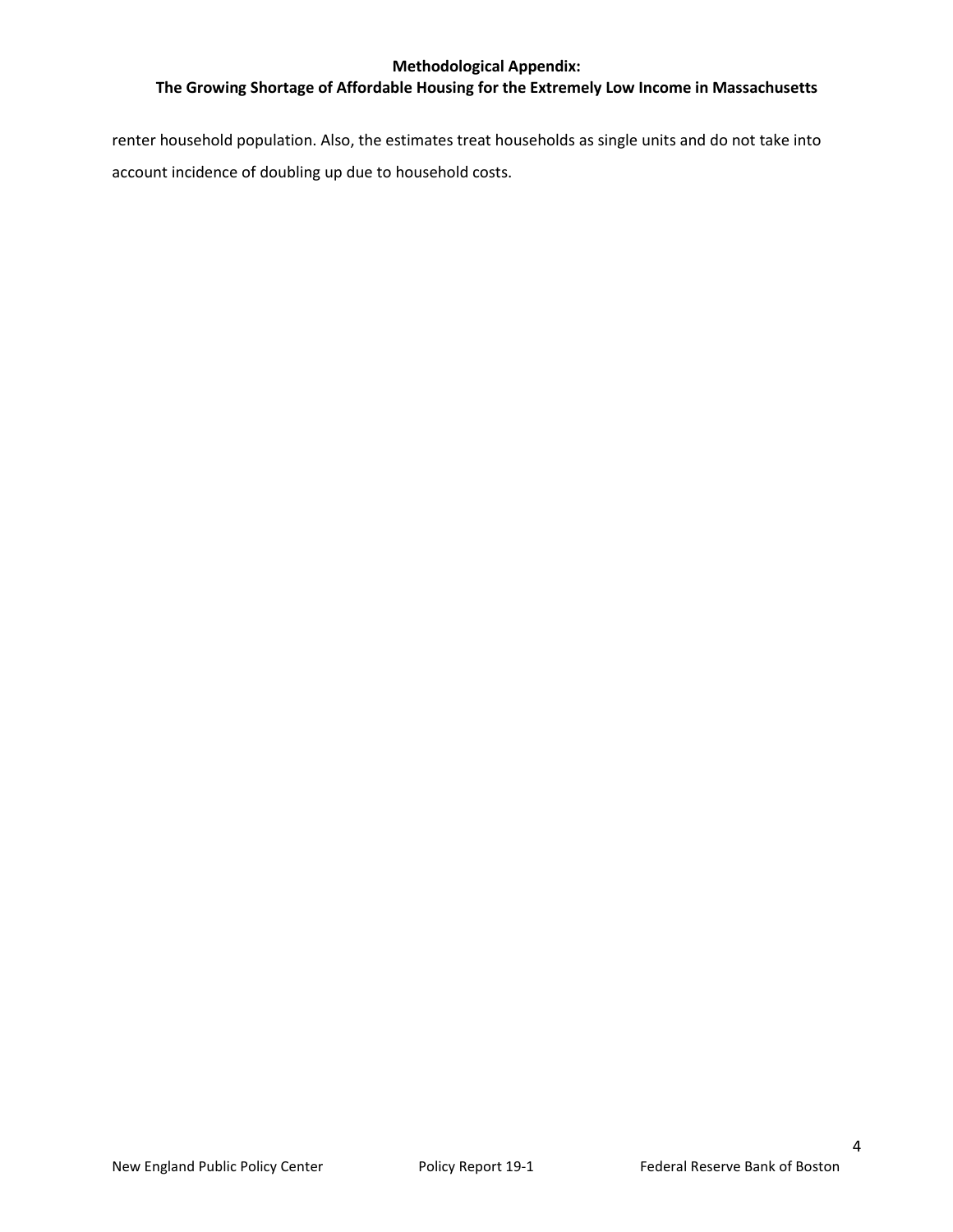### **The Growing Shortage of Affordable Housing for the Extremely Low Income in Massachusetts**

## Appendix B: Estimating Affordable and Available Units

This report uses a common measure for affordable rental supply—affordable and available (AA)—that determines a rental unit's affordability regardless of whether the household living in the unit can afford it based on the 30 percent measure. <sup>[iv](#page-9-3)</sup> A unit is considered affordable to an ELI household if the unit's annual gross rent is less than or equal to 30 percent of the maximum ELI income threshold (where bedroom size equals household size). A unit is affordable *and* available if it is affordable *and* occupied by an ELI household or vacant. A household may choose to live in a unit that is more expensive through personal choice or through a mismatch in the market caused by the unit's location and the timing of when the unit became available.

Vacant units are included under the same affordability definition, with utilities estimated based on the average utility cost for an occupied rental unit of similar bedroom size and unit type. This "hot-decking" method is the same one used in HUD's Worst Case Needs series of reports.<sup>[v](#page-9-4)</sup> Of the supply of units affordable to ELI households, a certain number will be occupied by households with higher incomes. These units are classified as unavailable, meaning they are not likely to become available to rent by ELI households in a given year, because the occupants will likely continue residing in them. Thus, of the affordable units identified, only those that were affordable *and* available were counted. The result is an estimate of the maximum number of units in Massachusetts that were affordable and available to ELI households in 2011 and 2016. Unless otherwise stated, references in this report to the supply of AA units are specific to ELI households.

To estimate the number of AA units by their source (federal, state, or private market), this report expands on similar previous studies by including publically available data on Massachusetts state-funded subsidized housing. This data come from the National Housing Preservation Database (NHPD), which compiles data on subsidized units from a plethora of sources and links this information to distinct properties. The source of the Massachusetts data is the Community Economic Development Assistance Corporation (CEDAC), which provides an inventory of "expiring use properties in the state." These data are limited, however, and are not a complete and accurate inventory of all state-subsidized or rent restricted units.

Following methods similar to those in the 2017 Urban Institute report titled *The Housing Affordability Gap for Extremely Low-Income Renters*, a subsidized unit is assumed to be included in the total estimate of AA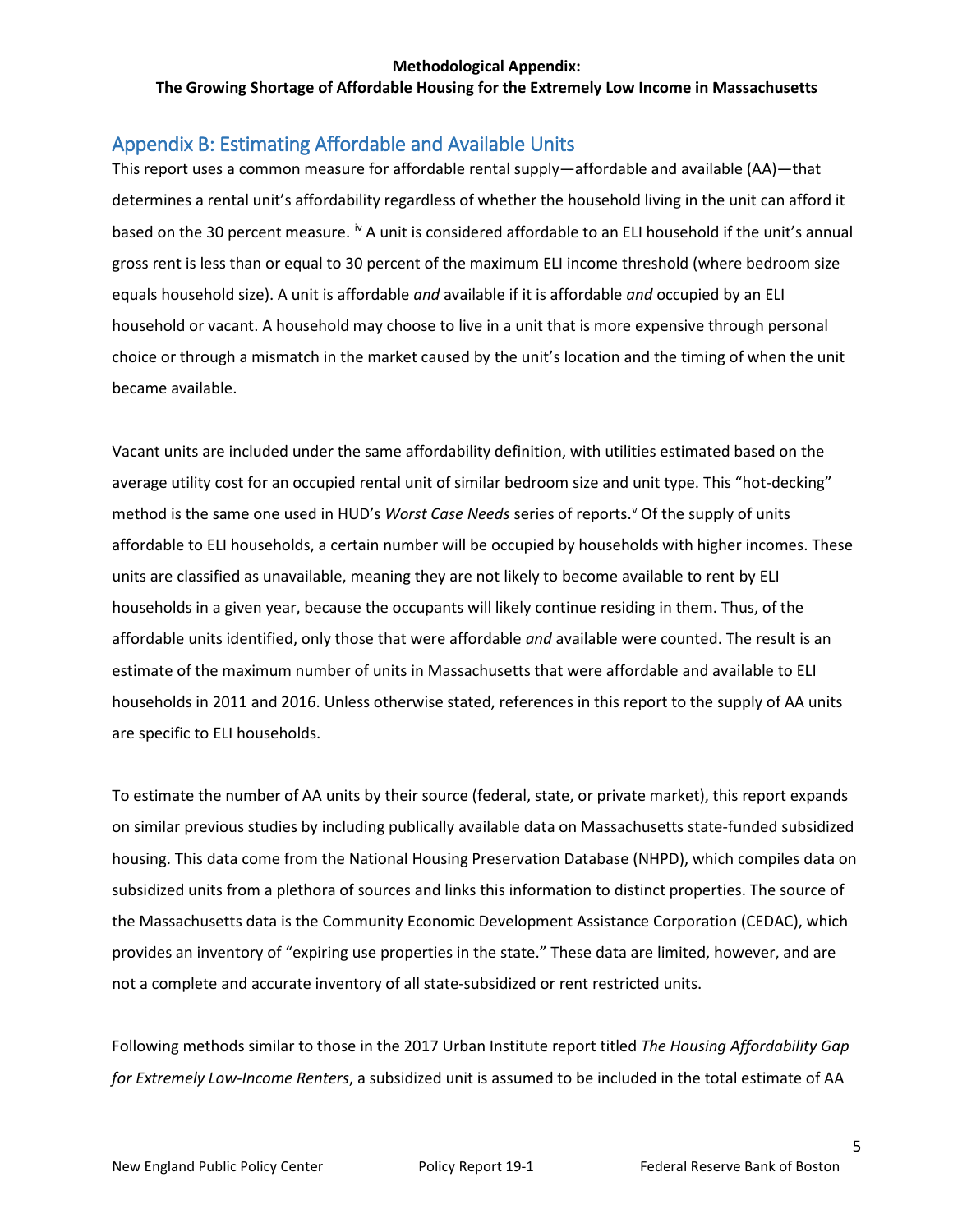## **The Growing Shortage of Affordable Housing for the Extremely Low Income in Massachusetts**

units if it was occupied by an ELI household and the household did not pay more than 30 percent of its annual income toward gross rent. In total, 10 programs were included from three sources of funding:<sup>[vi](#page-9-5)</sup>

#### - **HUD programs**

- o Housing Choice Vouchers (HCV)
- o Project Based Section 8 (PBS8)
- o Public Housing
- o Mod Rehab
- o RentSup/RAP
- o 202/PRAC
- o 811/PRAC

## - **USDA programs**

- o Section 536
- o Section 511

## - **Massachusetts state-only funded properties**

o Various

A HUD rental-assistance program unit was included if it was occupied by an ELI household *and* the household did not pay more than 30 percent of its annual income toward gross rent. A USDA or Massachusetts state-funded rental-assistance program unit was included if it was occupied by an ELI household only; data on rent burden is not available for those units. Thus, it was assumed all occupants of units under these programs were in AA units based on the 30 percent threshold. Data for these programs come from the NHPD. If the NHPD reports the percentage of occupants that were ELI, that figure was used, otherwise an average of the properties active in 2011 and 2016 was assigned. To arrive at an estimate of market-supplied rental units the following formula was used:

## **Market units = Total AA units – (HUD AA units + USDA AA units + State AA units)**

Data on rent burden among HUD program participants were taken from HUD's Public Use Microdata sample. Rates of rent burden were calculated at the national level.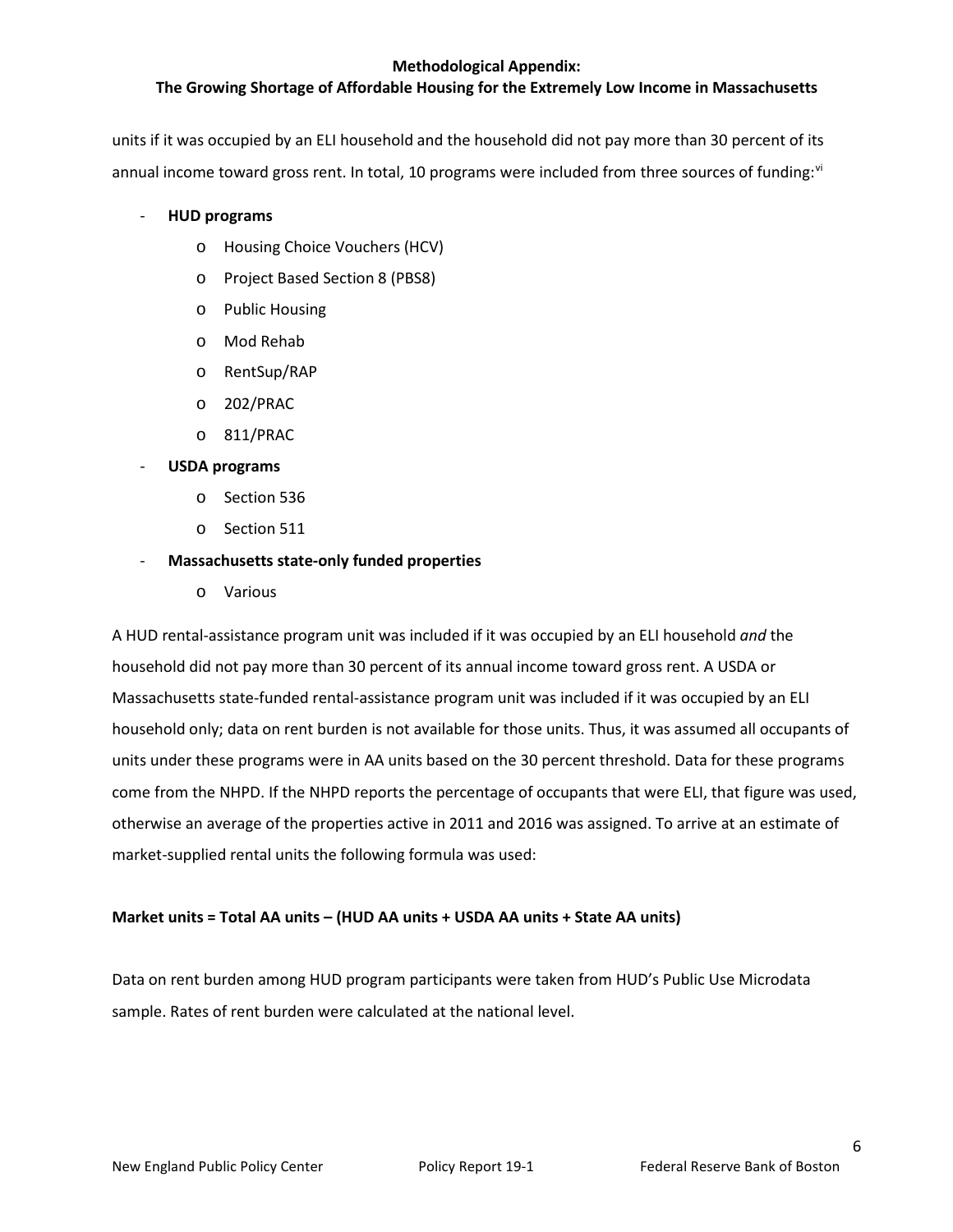### **The Growing Shortage of Affordable Housing for the Extremely Low Income in Massachusetts**

## Limitations

This report's estimates of the maximum number of AA units are based on the maximum income threshold for an ELI household. It is possible for a unit to be counted as AA but not be affordable and available based on the rent being 30 percent of household income if there are no ELI households with incomes at the maximum. For example, if the maximum annual income is \$25,000 for a four-person household to qualify as ELI in a particular area, and all four-person ELI households in that area have annual incomes that are less than that amount, a unit would not be affordable, because all ELI households would, in practice, be spending more than 30 percent of their income on rent. This report also does not take into account unit quality, because a variety of measures have been used across different programs, and there is no way to verify if all subsidized units meet the same quality standards. Therefore, this report's estimates of the number of AA units available to ELI households are greater than they would be if unit quality were taken into account.

This report relies on reported contract rent and utility costs from the ACS to estimate AA units. For households receiving subsidies to help with rent payments, it is not stated whether they are reporting the full rental cost of the apartment or their share of the rent after receiving the subsidy. This report assumes the latter, and thus may erroneously identify an affordable unit as unaffordable if the household reports the full contract rent but pays less due to receiving a subsidy.<sup>[vii](#page-9-6)</sup>

Finally, tax-credit and other supply-side subsidy programs are excluded from the estimate of AA units because these programs set maximum rents for units that are much higher than ELI households can afford. Units are affordable only if they are paired with an additional rental subsidy, as is the case with a Lowincome Housing Tax Credit (LIHTC), which is commonly paired with PBS8 rental assistance when used by an ELI household.<sup>[viii](#page-9-7)</sup> This report includes those programs most likely to be paired with LIHTC and other supplyside programs, but it is still possible for LIHTC-only units to be affordable and available for ELI households. If they are, this report would undercount the number of federally subsidized AA units. A similar limitation involves the exclusion of the Massachusetts Rental Voucher Program (MRVP) from estimates of statefunded affordable housing units. These vouchers have minimum rent-share payments of 35 percent to 40 percent, but there were no publically available data on MRVP vouchers at the time of this report.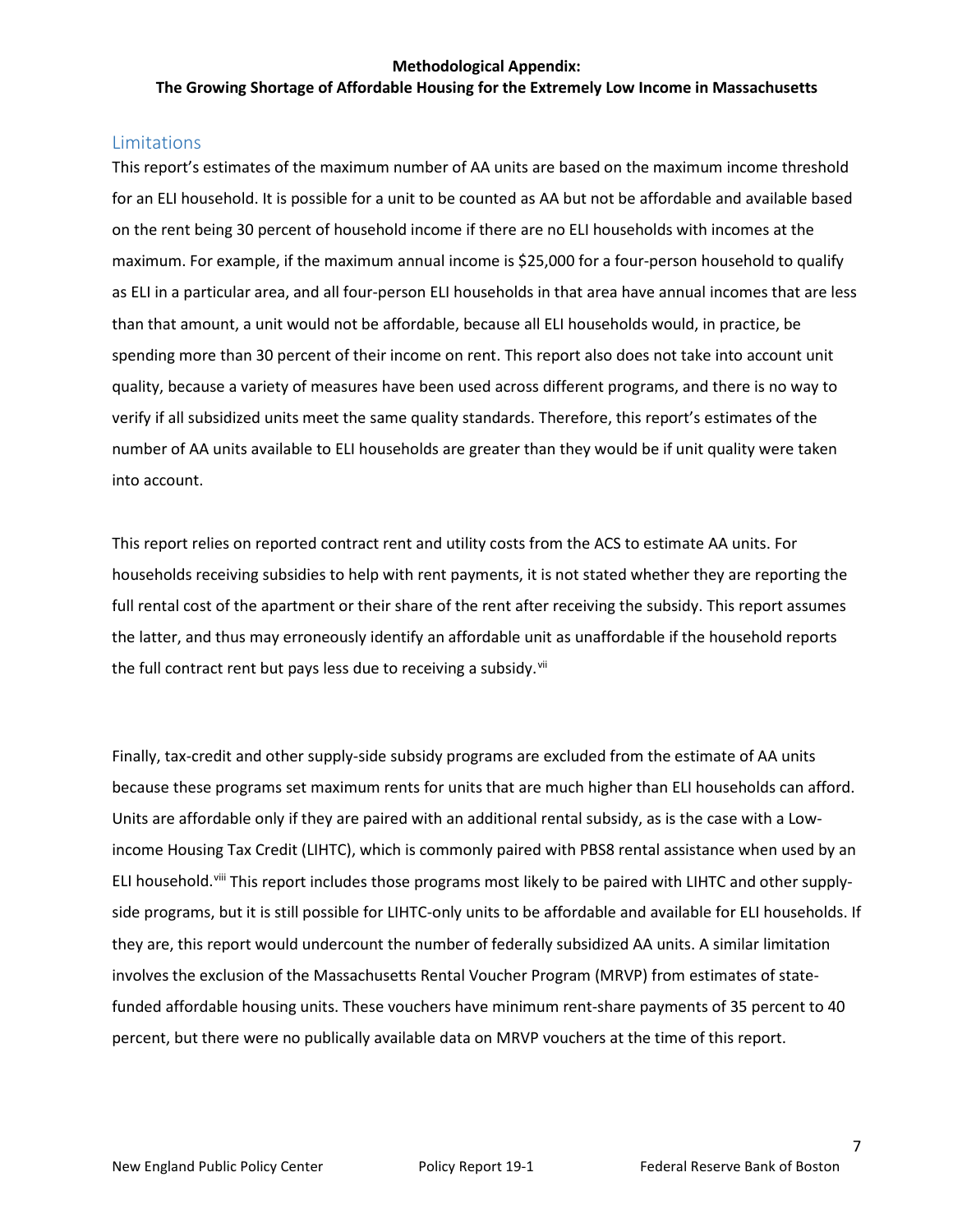#### **The Growing Shortage of Affordable Housing for the Extremely Low Income in Massachusetts**

# Appendix C: Estimating the State's Supply of Subsidized Housing

To contextualize the current inventory of housing that is affordable and available to ELI renter households and project the future supply, this report relies primarily on the National Housing Preservation Database (NHPD). In addition to project-based subsidies that are directly used to create affordable and available (AA) units (such as Project Based Section 8 units), the NHPD also includes tax-credit and other subsidy programs that, on their own, are not likely to make units affordable for extremely low-income (ELI) households, but which are used to create subsidized housing. The NHPD contains both property- and subsidy-specific information from a variety of disparate datasets. However, the NHPD includes only those subsides that are linked to a property and cannot be moved to another unit.

For the first year the property was available, the date of the first subsidy available was assigned. The last date property subsidy was available was used as the end date for the property counting toward total affordable housing inventory.

If no data were available on the percentage of units occupied by ELI households, this report made three assumptions. First, if the program was a HUD rental-assistance program found in HUD's Picture of Subsidized Households dataset, the statewide ELI occupancy rate was assumed. Second, if the project was LIHTC funded and no other program was present, the minimum requirement of 10 percent ELI occupancy found in the state's Department of Housing and Community Development (DHCD) 2016 Qualified Allocation Plan was assumed. Third, for all other missing data, the average of the 2016 active property occupancy rates was assumed.

## Limitations

Estimates based on the NHPD come with several caveats. The NHPD is compiled by the Pubic and Affordable Housing Research Corporation (PAHRC) and the National Low Income Housing Coalition (NLIHC), which take datasets from disparate areas and match specific subsidy programs to single properties based on available data. Data are updated on a rolling basis, and although previously entered data are maintained, it is not clear how changes to variables such as the percentage of ELI household are implemented. It is assumed that the reported variables represent the most up-to-date information available, and so estimating ELI-occupied units in the past is not possible with the NHPD. The assumptions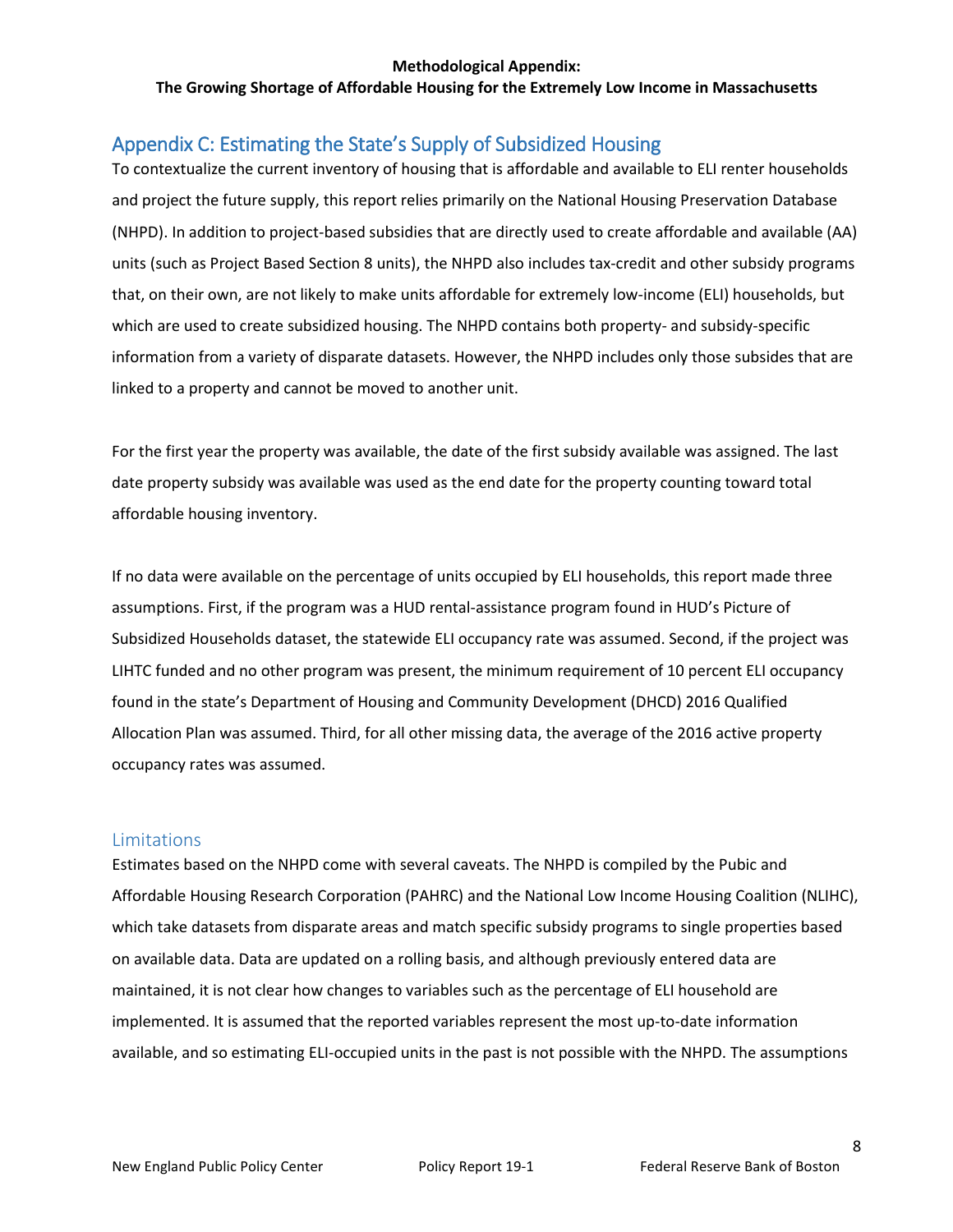### **The Growing Shortage of Affordable Housing for the Extremely Low Income in Massachusetts**

made for ELI occupancy likely overestimate the number of ELI-occupied units, because the bulk of assigned values are based on statewide average occupancy levels.

Not every variable in the NHPD is available for every type of subsidy program. In some cases, subsidy information is imputed based on program regulations and minimum requirements. This is the case with expiration dates of subsidies. The NHPD assumes subsidy programs will last the full length of the minimum required period under applicable regulations. In some cases this may suffice. In others, this assumption may overstate the duration of a subsidy if the owner chooses to exit the program early. In such an instance, the subsidy would continue to be listed as active until the database was updated.

Lastly, estimates of units with expiring subsidies based on the final date that any subsidy is available likely understate the real need for preserving subsidized housing. This is because the NHPD includes HUD mortgage insurance program units in its database if those properties receive some other form of subsidy (HUD, USDA, or other source). The terms on these mortgages last 40 or more years in some cases, but they do not necessarily represent when all of the subsidies that are important to rental affordability will end.